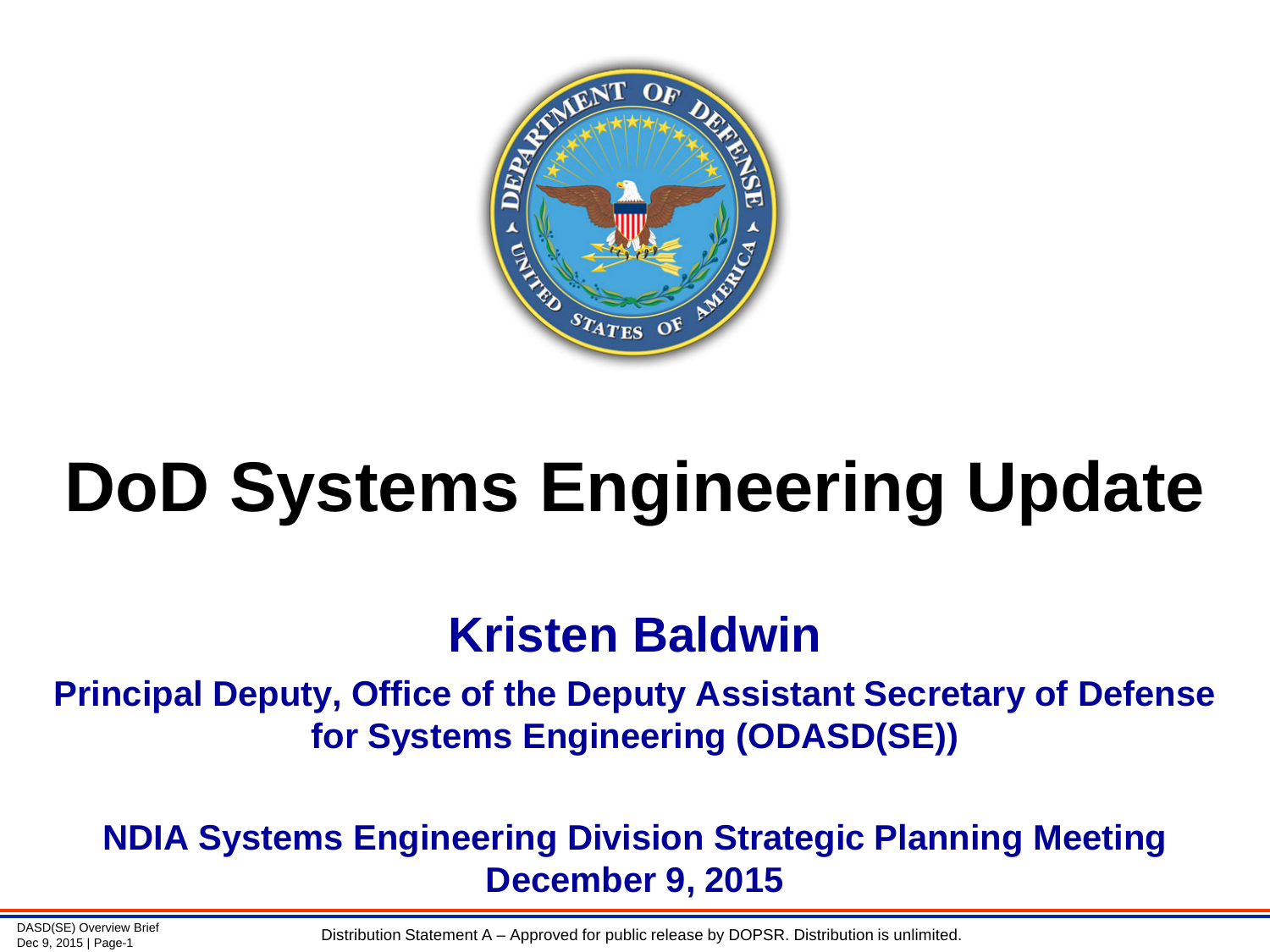

## **DASD, Systems Engineering**





**Homeland Defense Capability Development** *Robin Hicks*



**Major Program Support** *James Thompson*

*Supporting USD(AT&L) Decisions with Independent Engineering Expertise*

- **Engineering Assessment / Mentoring of Major Defense Programs**
- **Program Support Assessments**
- **Overarching Integrated Product Team and Defense Acquisition Board Support**
- **Systems Engineering Plans**
- **Systemic Root Cause Analysis**
- **Development Planning/Early SE**
- **Program Protection**



**Engineering Enterprise** *Robert Gold*

*Leading Systems Engineering Practice in DoD and Industry*

- **Systems Engineering Policy and Guidance**
- **Technical Workforce Development**
- **Specialty Engineering (System Safety, Reliability and Maintainability, Quality, Manufacturing, Producibility, Human Systems Integration)**
- **Security, Anti-Tamper, Counterfeit Prevention**
- **Standardization**
- **Engineering Tools and Environments**

**Providing technical support and systems engineering leadership and oversight to USD(AT&L) in support of planned and ongoing acquisition programs**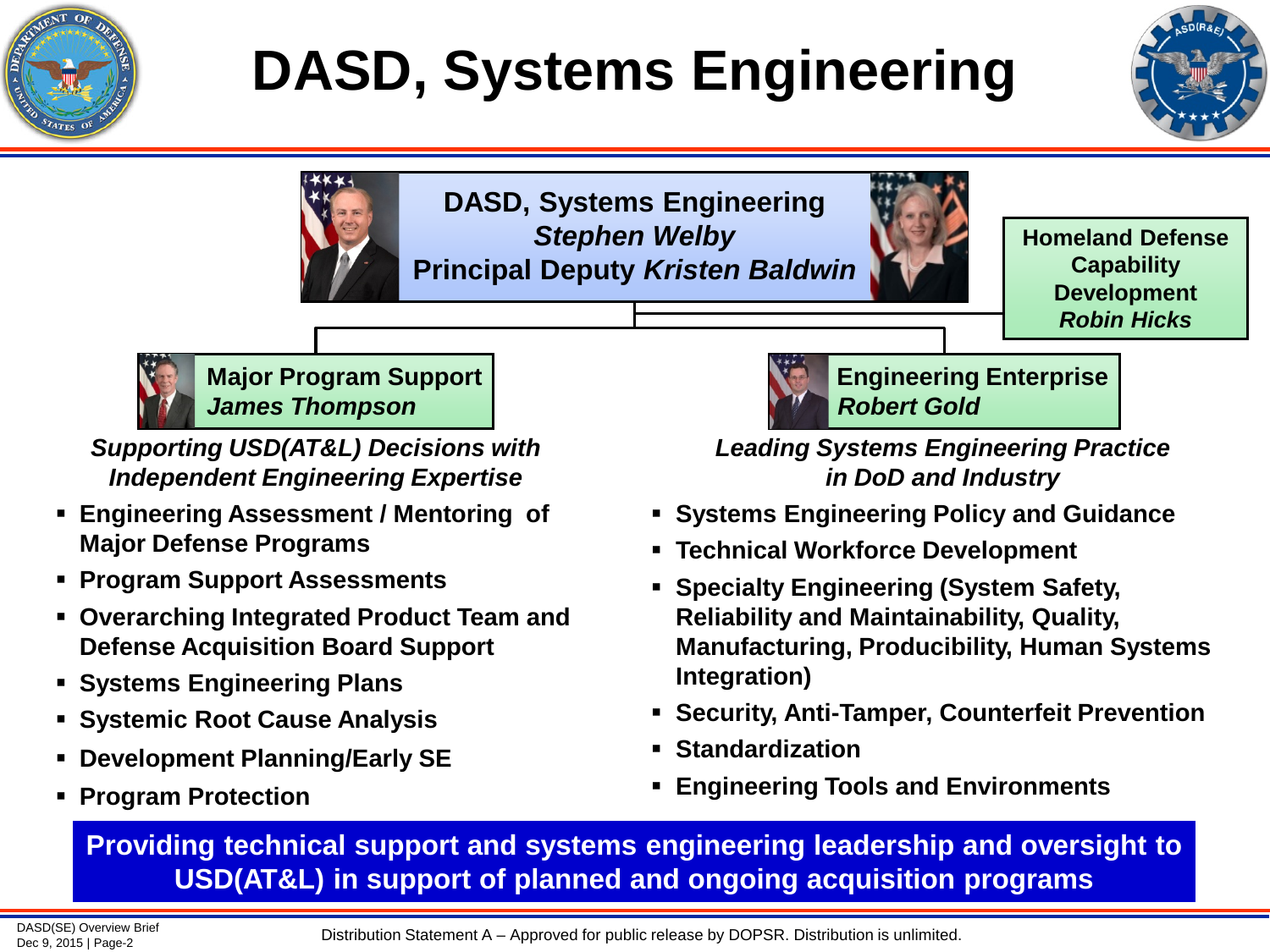



- **Continue excellence in Engineering support to programs and acquisition decisions to include improving focus on technical risk management**
- **Provide consistent Program Protection engagement with programs resulting in successful vulnerability mitigation strategies, improve system security engineering engagement and support to programs, standup the Joint Federated Assurance Center, and implement data protection activities**
- **Advocate for and ensure adequate DoD Engineering Workforce capacity and capability, and enhance STEM engineering activities**
- **Launch and/or support BBP 3.0 implementation plans for organic workforce capability, managing technical risk, increasing technology insertion opportunities, and modular open systems architectures; and protection of unclassified technical data**
- **Support R&E on critical engineering research and prototyping investments**
- **Refine and implement processes to oversee Acquisition of Engineering and Technical Services**
- **Support Defense Innovation Initiative, lead Department-wide Long Range Research and Development Program Plan, support ASD(R&E) initiatives and support several Defense Science Board study efforts**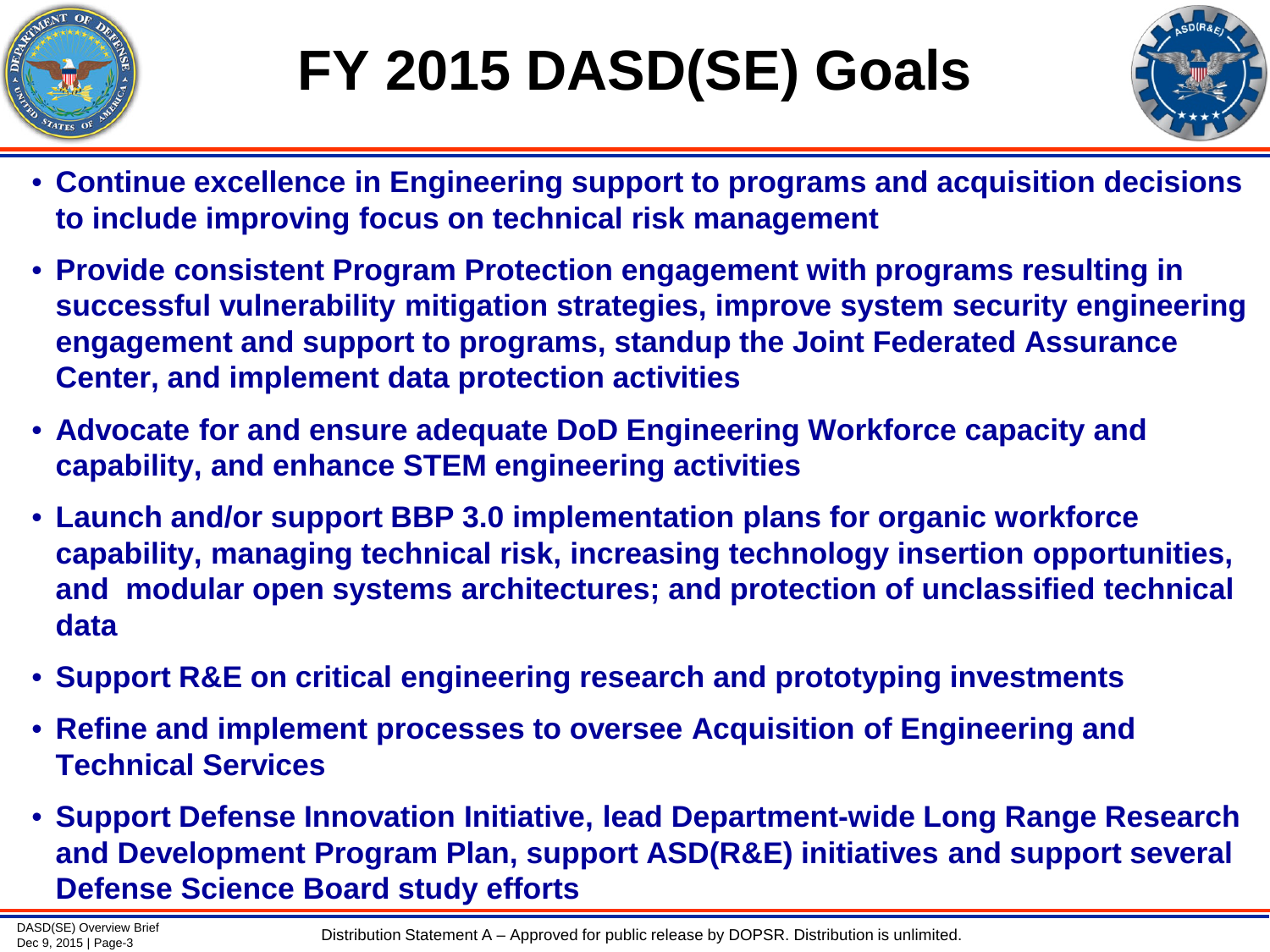

## **FY 2015 DASD(SE) Accomplishments**



- **Performed rigorous engineering oversight of 50 programs including SEP and PPP development and approval, reliability, PDR/CDR, PSA**
- **Published DoD Risk, Issue, and Opportunity Management Guide for Defense Acquisition Programs**
- **Supported publication and adoption of non-government standards for systems engineering, technical reviews, configuration management, and manufacturing management**
- **Stood up Joint Federated Assurance Center (JFAC)**
- **Supported major BBP 3.0 activities in cybersecurity and data protection, MOSA, technical risk, engineering workforce, and engineering technical services**
- **Conducted efforts with the Services, industry and other agencies to establish digital model-centric engineering concepts**
- **Studied technical standards and approaches for implementing Modular Open Systems Approaches in acquisition programs**
- **Reinvigorated the DoD-DHS Capability Development Working Group focused on co-development of technologies to address critical inter-agency homeland defense capability shortfalls**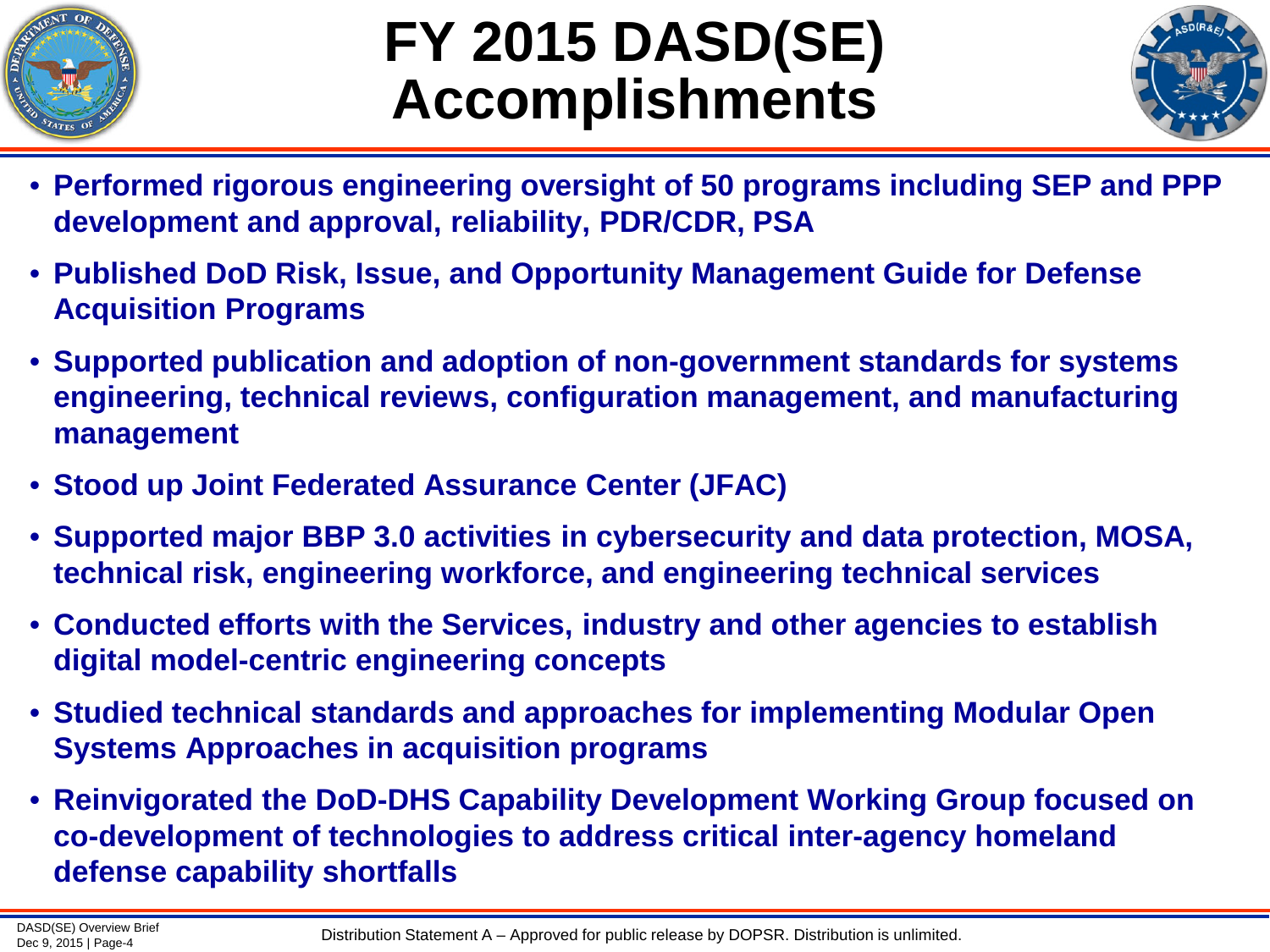

## **SE FY 2015 Program Engagement**





DASD(SE) Overview Brief<br>Dec 9, 2015 | Page-5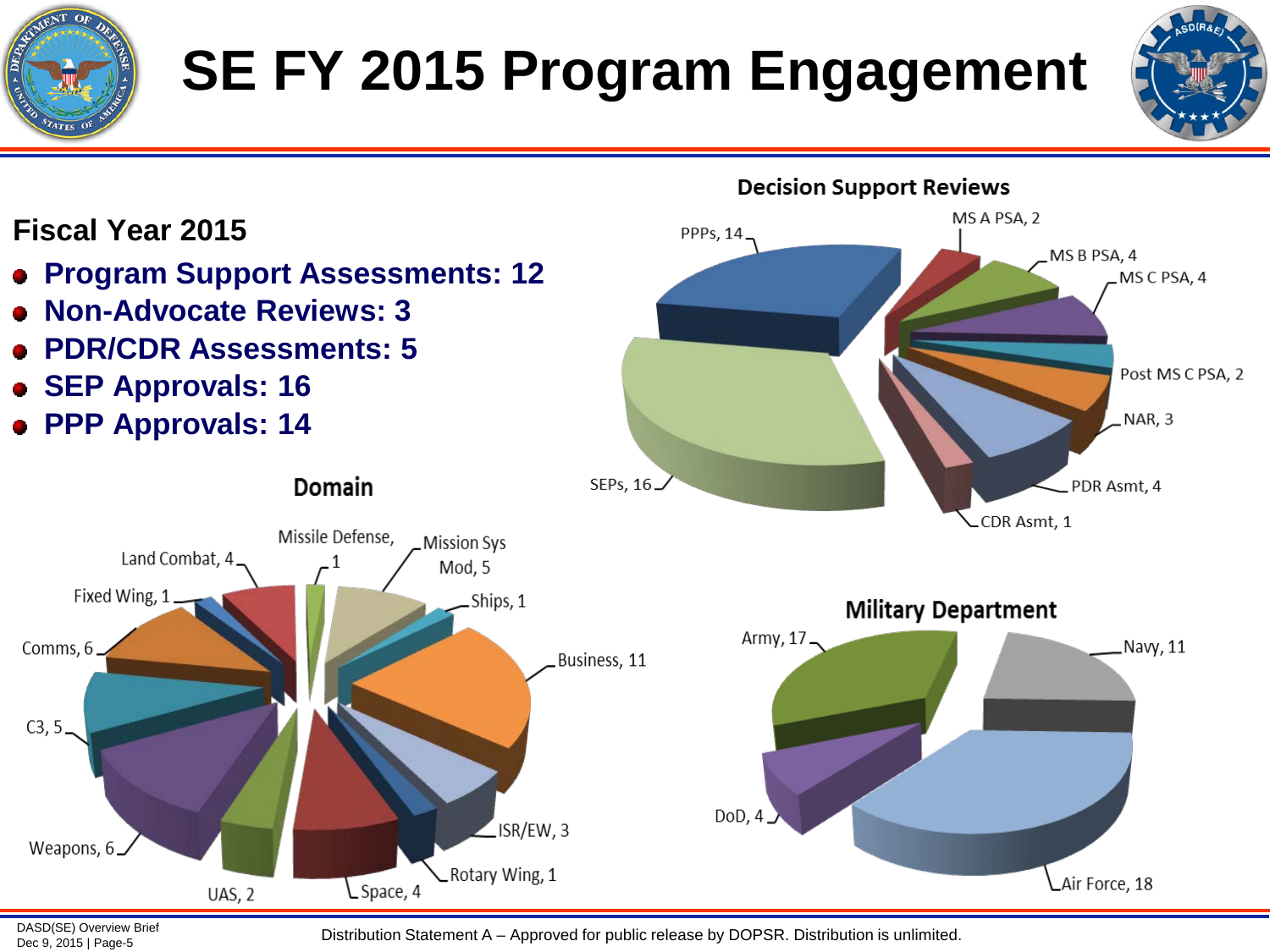

## **FY 2015 Program Protection Engagement and Support Summary**



#### **PPPs by Milestone PPPs by Domain PPPs by Service 63 PPPs Approved**  $FY 2010 - 4$  FY 2013 - 18  $FY 2011 - 7$   $FY 2014 - 18$  $FY 2012 - 5$  FY 2015 - 14 **1 3 5 5** Milestone A ■ Milestone B ■ Milestone C FRP/FDD **4 5 4 1** ■Navy ■ Army Air Force DoD **1 4 <sup>1</sup> <sup>1</sup> <sup>1</sup> 6** ■Ships/Subs ■Land/Comms **Fixed Wing** ■Rotary/UAS ■ Space Missile Defense C3ISR ■DBS

### **Engaged with and tracked 50 programs during FY 2015**

DASD(SE) Overview Brief<br>Dec 9, 2015 | Page-6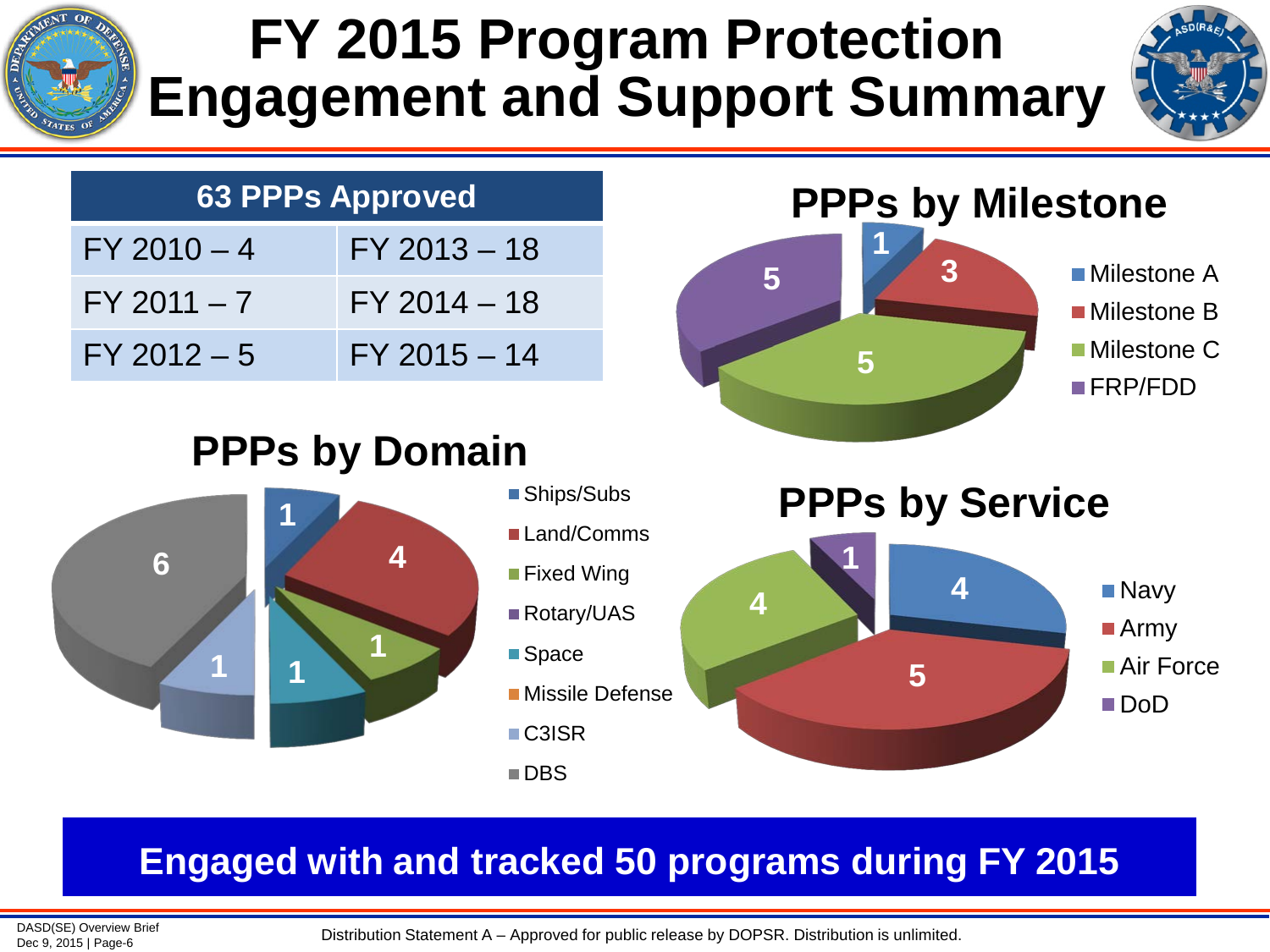



*Persistent learning organization…talented engineering leadership…advanced tools and methods that enable deep analysis for informed decisions…solutions that are well designed, can adapt, and are secure, sustainable, and affordable*



DASD(SE) Overview Brief

DASD(SE) Overview Brief<br>Dec 9, 2015 | Page-7<br>Dec 9, 2015 | Page-7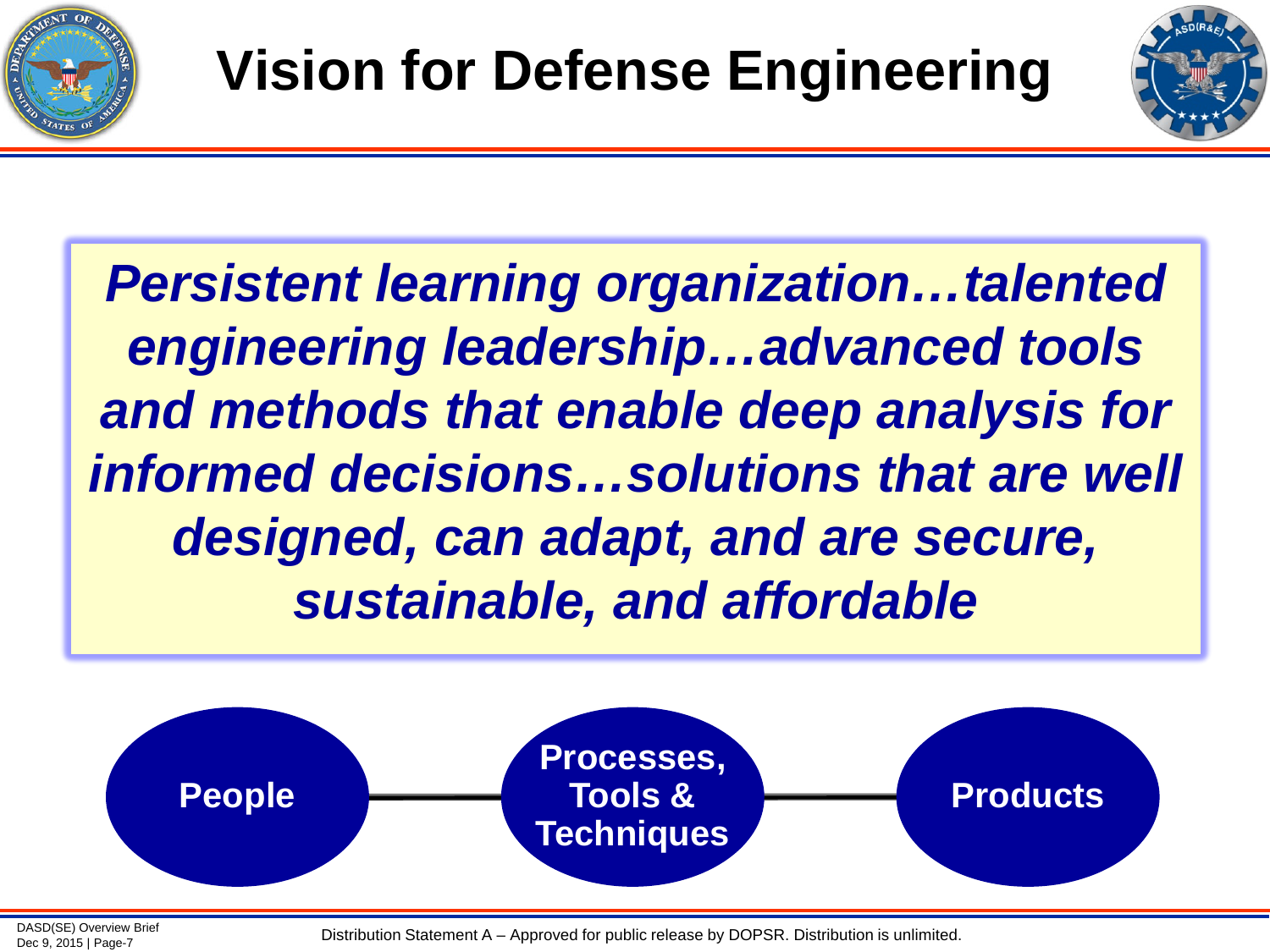

| <b>STEM</b><br><b>Engineering</b>    | • Expand SE Capstone Program to be a broad DoD,<br><b>Industry, University Initiative</b><br>• Promote the "E" in DoD STEM programs                                                                                                                                                                  |
|--------------------------------------|------------------------------------------------------------------------------------------------------------------------------------------------------------------------------------------------------------------------------------------------------------------------------------------------------|
| <b>Organic</b><br><b>Engineering</b> | • Identify critical technical capabilities for the organic<br>workforce<br>• Establish just-in-time delivery of technical training and<br>education to complement existing acquisition training<br>• Baseline and track advanced engineering degree<br>programs for uniformed and civilian engineers |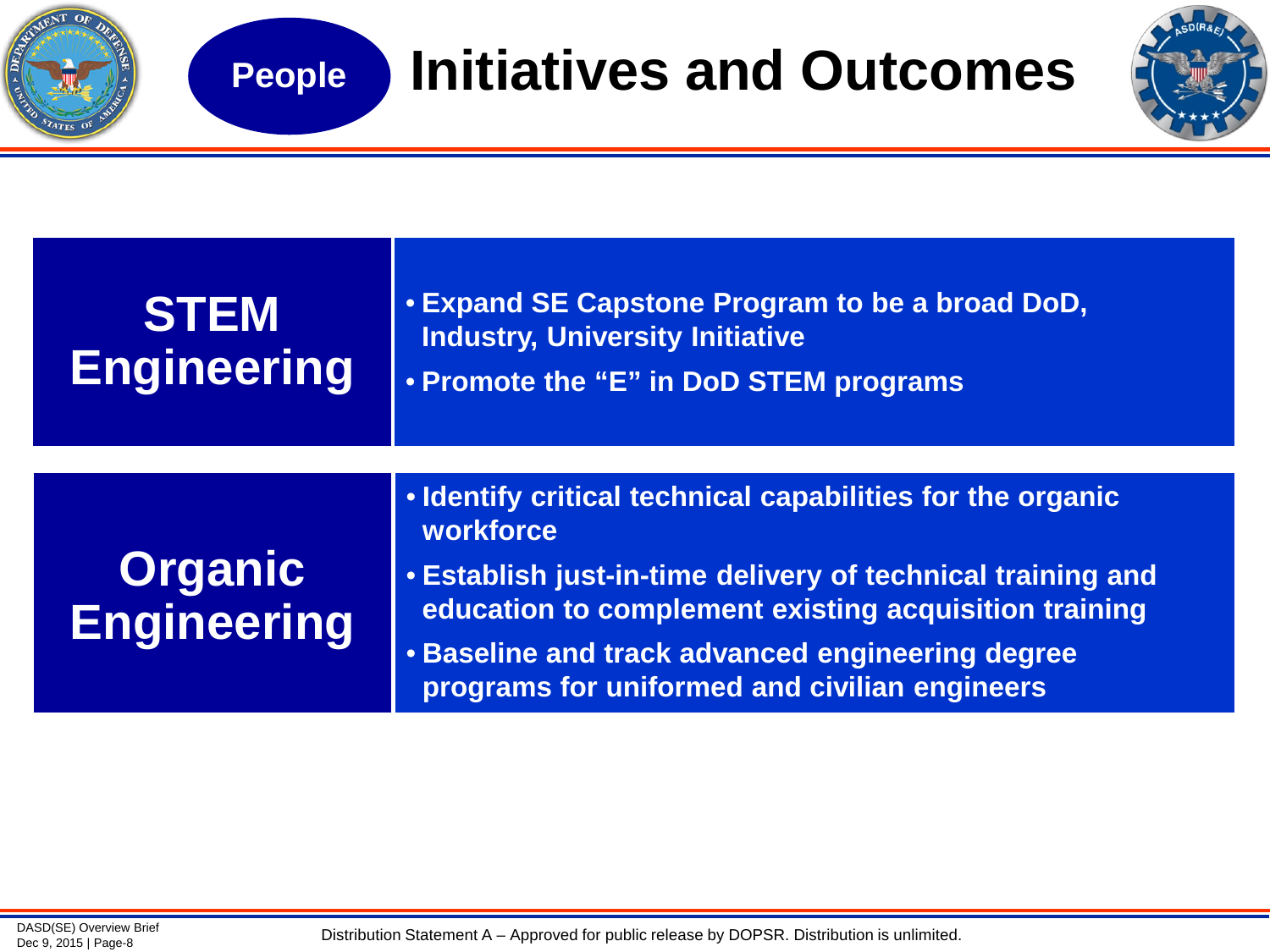

## **Processes, Initiatives and Outcomes**



### **Digital Engineering Design (DED)**

**Tools & Techniques**

### •**Pilot digital artifacts in program acquisition** • **Finalize the digital engineering data taxonomy**

### **Engineering Enterprise**

- **Measure and recognize performance of Component Engineering Centers**
- •**Provide DoD-wide access to commonly-used engineering standards**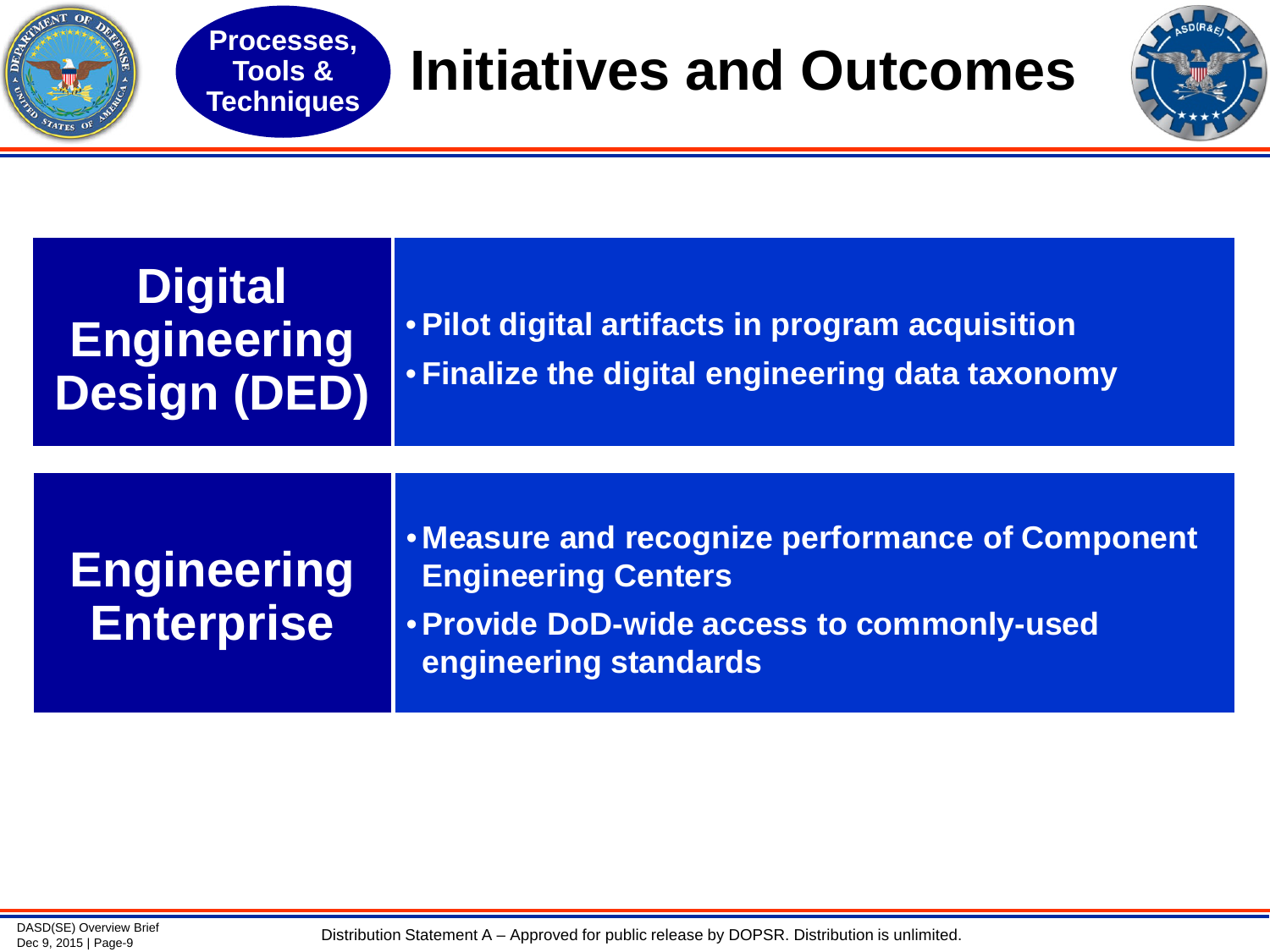

## **Products Initiatives and Outcomes**



| Modular,<br><b>Open</b><br><b>Systems</b> | <b>. Construct MOSA guidance to achieve tailored</b><br>product goals<br>. Mature and disseminate MOSA standards, support<br>program implementation                                                                                                                                                  |  |
|-------------------------------------------|------------------------------------------------------------------------------------------------------------------------------------------------------------------------------------------------------------------------------------------------------------------------------------------------------|--|
|                                           |                                                                                                                                                                                                                                                                                                      |  |
| <b>Resilient</b><br><b>Systems</b>        | <b>• Establish Joint Federated Assurance Center as</b><br>primary HW/SW assurance resource for programs<br>. Integrate intelligence and acquisition sources for<br>proactive protection of technical information<br>• Establish cyber resilient engineering policy,<br>guidance and design standards |  |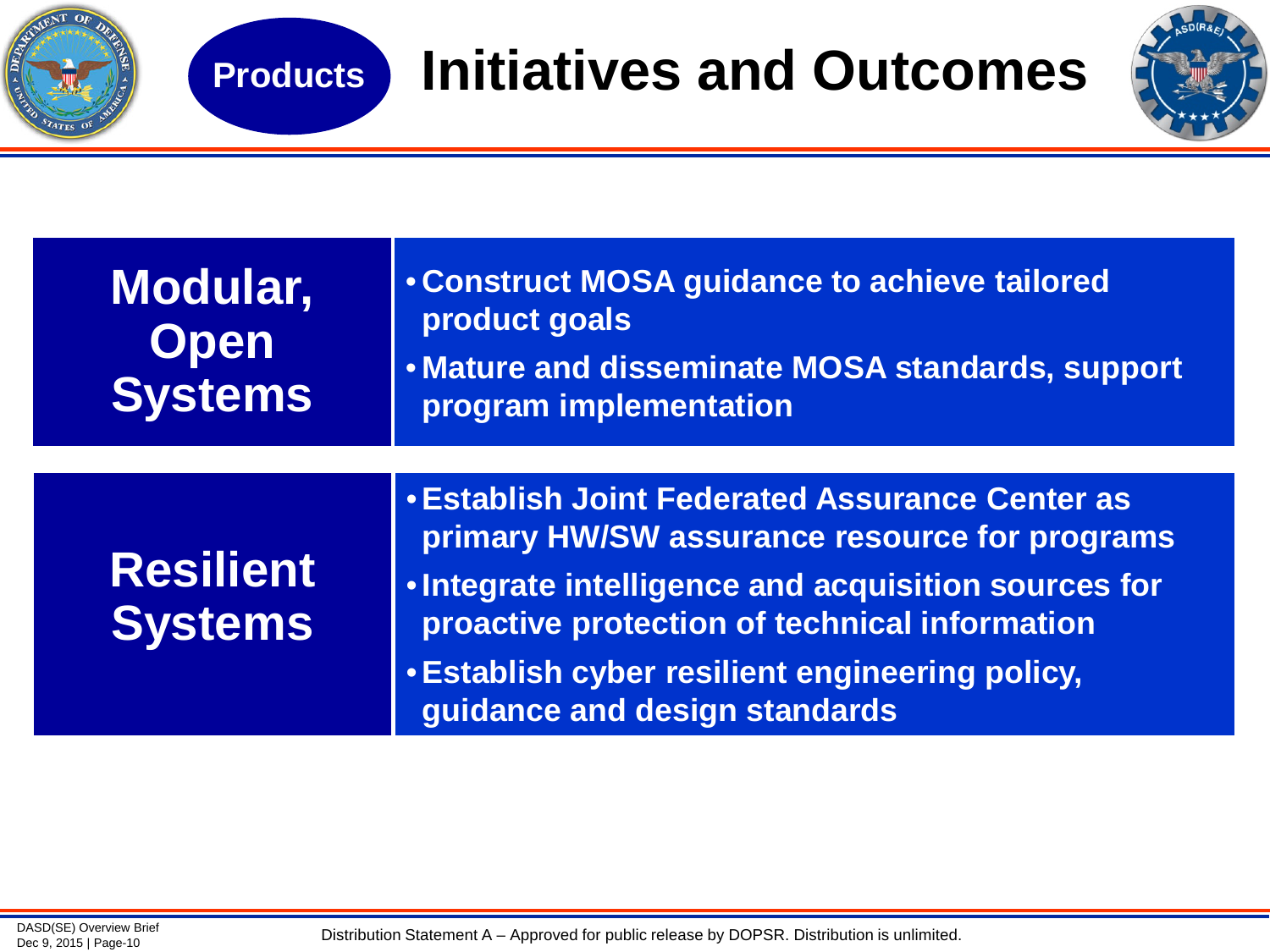

## **Opportunities for DoD and Industry Collaboration**



- **Contribute to development of engineering standards for cyber resilient systems**
- **Transition microelectronics design and evaluation tools**
- **Share intelligence, counterintelligence, and law enforcement analysis for more proactive protection of critical information**
- **Identify and address gaps in modular, open standards**
- **Pilot and transition engineering resilient systems (ERS) technologies**
- **Monitor advanced manufacturing institutes for opportunities to advance SE processes, tools, and techniques**
- **Partner to establish a broad Capstone Program to improve systems education in engineering degrees**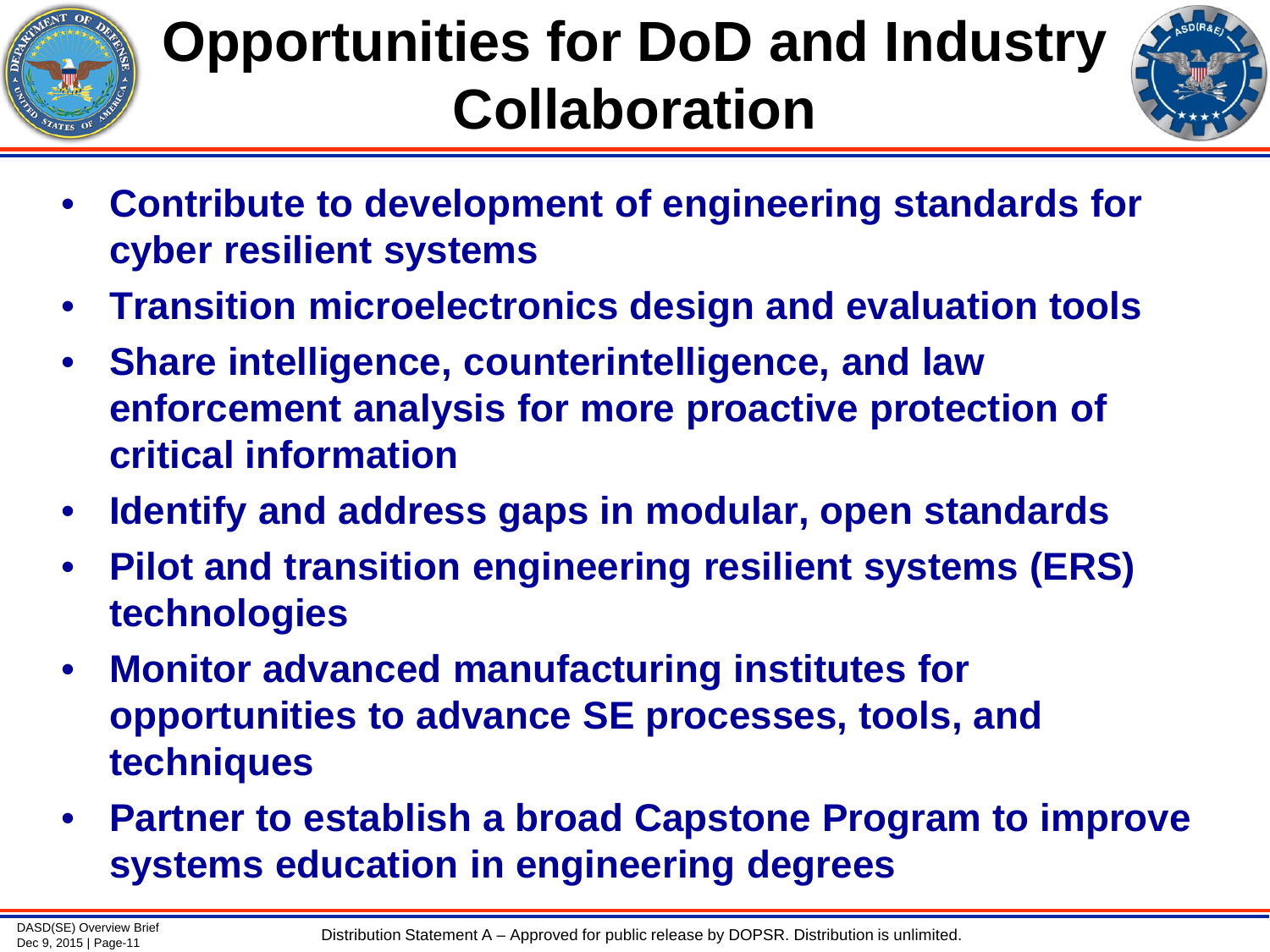



- **Improved organic engineering workforce capability and environment**
- **Efficient processes; maturing data and growing knowledge over time**
- **Enhanced communication with industry throughout requirements, design, manufacturing, and sustainment**
- **Affordable systems achieving near- and far-term dominance**